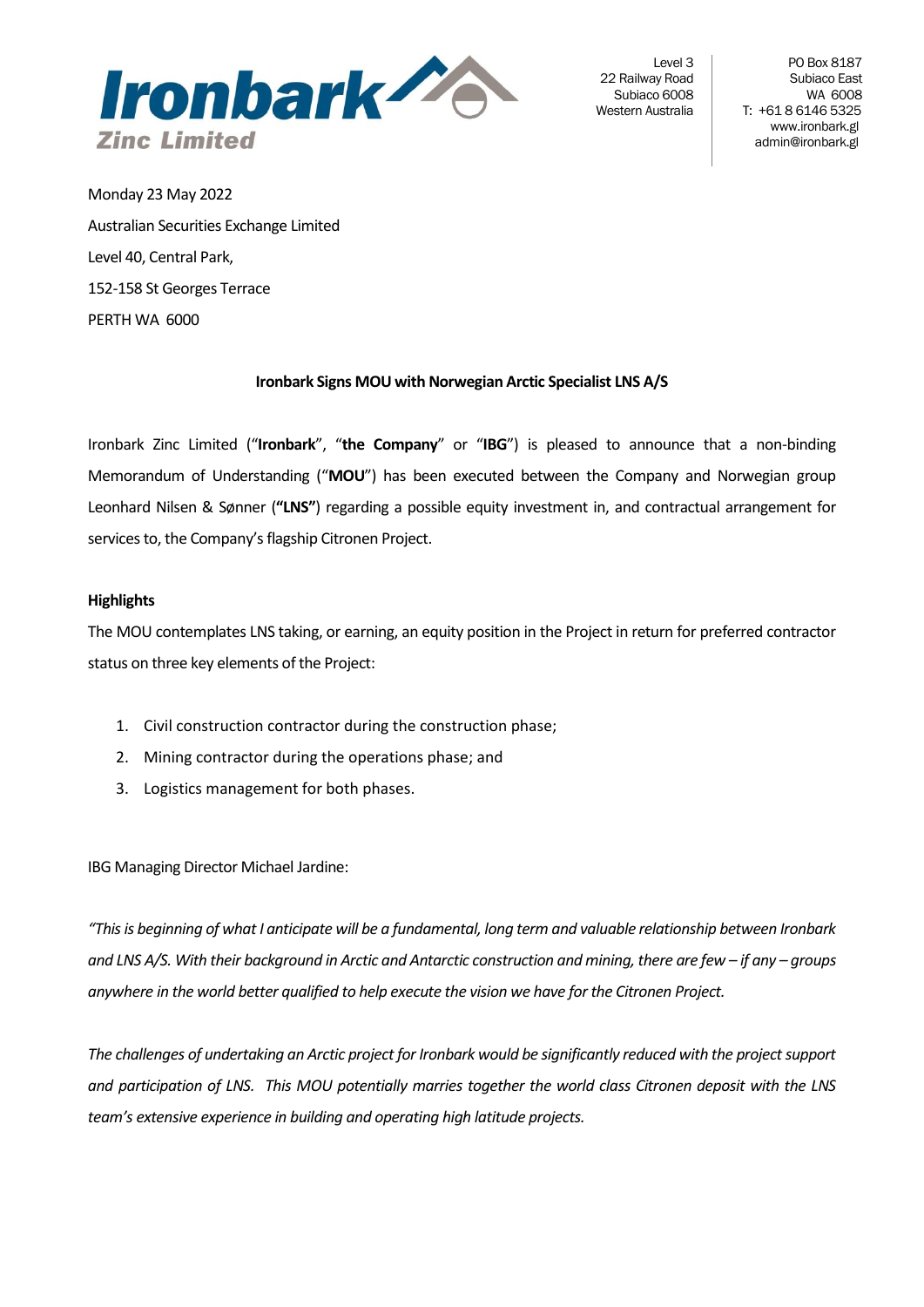

*I am personally very invested in making this MOU a success and look forward to working closely with LNS in taking Citronen from concept to reality"*

LNS President Frode Nilsen:

*"The Citronen Project is unique, and this MOU opens for LNS to contribute with our knowledge and competency in the further development of the Citronen Project. The Arctic is our home turf, and our experience fits very well with what Ironbark is requiring. I'm looking forward to continuing our cooperation and good work into the next phase of the Project."*

#### **Key MOU Terms**

In addition to the three specific elements identified above under "Highlights", the MOU also contains a provision allowing broader commercial arrangements to be contemplated between the parties for their mutual benefit. The MOU will be executed in two phases:

- Phase 1 confirmatory due diligence by LNS on the Citronen Project, including provisional agreement on terms to proceed to Phase 2; and
- Phase 2 subject to Phase 1 successfully concluding, agreement of a Term Sheet relating to an equity investment by LNS A/S in the Citronen Project, along with the accompanying commercial agreements relating to items 1-3 on page 1 of this announcement.

The MOU as currently agreed between Ironbark and LNS is non-binding in nature and has an initial term of 12 months from signing, subject to any further date being agreed by the parties. Given the MOU is non-binding, the MOU will not have a financial impact on the Company's financial position unless and until a binding agreement is entered into.

#### **About LNS**

LNS is a wholly owned family business based in Risøyhamn, Norway. The group currently owns and operates mining businesses in both Greenland and Norway and specialises in high latitude civil, construction, mining and logistics businesses.

Notable successesin LNS' portfolio include the construction of the Global Seed Vault at Svalbard, groundwork and infrastructure for the Norwegian Troll research station in Antarctica, mining operations and civil works from the late 1990s up until today at Svalbard, and a range of large and complex mining, civil construction and tunnel projects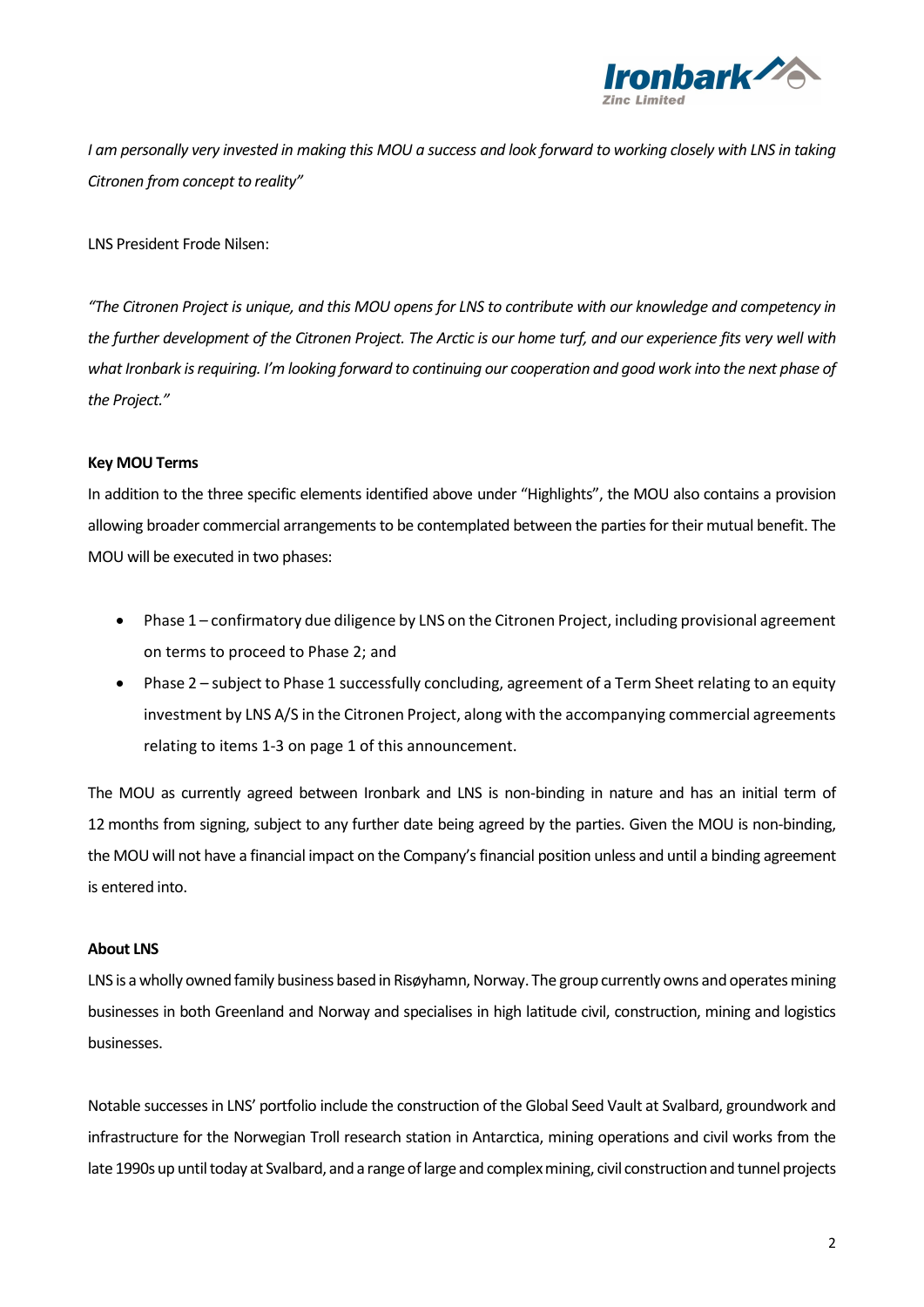

in Norway, Greenland, the Faroe Islands, Iceland, Chile and Hong Kong. LNS has successfully operated in the polar regions, Arctic and Antarctica since the establishment in 1961.

Alongside its mining and contracting arms, LNS has a large and established logistics business based out of Longyearbyen, Svalbard. Given the proximity of Svalbard to Citronen and its likely role as a forward base, as well as the fact that LNS has historically provided logistics services to Ironbark, the scope of this MOU potentially de-risks a broad swathe of operational elements relating to project execution.

Please see Appendix A of this announcement for further details on major LNS A/S Projects.

#### **Update on Citronen Financing Process**

In person meetings took place between Ironbark and US EXIM in Washington DC in mid-May 2022 and further progress is being made on Phase 2 due diligence with Colorado headquartered RPM Global now appointed in the key Technical & Environmental adviser roles. RPM will be accompanying EXIM on the planned site visit to Citronen in July 2022; Shipping and Market advisers are yet to be appointed.

The equity process remains ongoing, and Ironbark remains in discussion with several interested parties. It is anticipated that these talks will continue to move in parallel with the EXIM process and further updates will be provided at the appropriate time.

## **Further Details**

This notice is authorised to be issued by the Board. Please contact Managing Director Mr. Michael Jardine for any further inquiries on eithe[r mjardine@ironbark.gl](mailto:mjardine@ironbark.gl) or +61 424 615 047.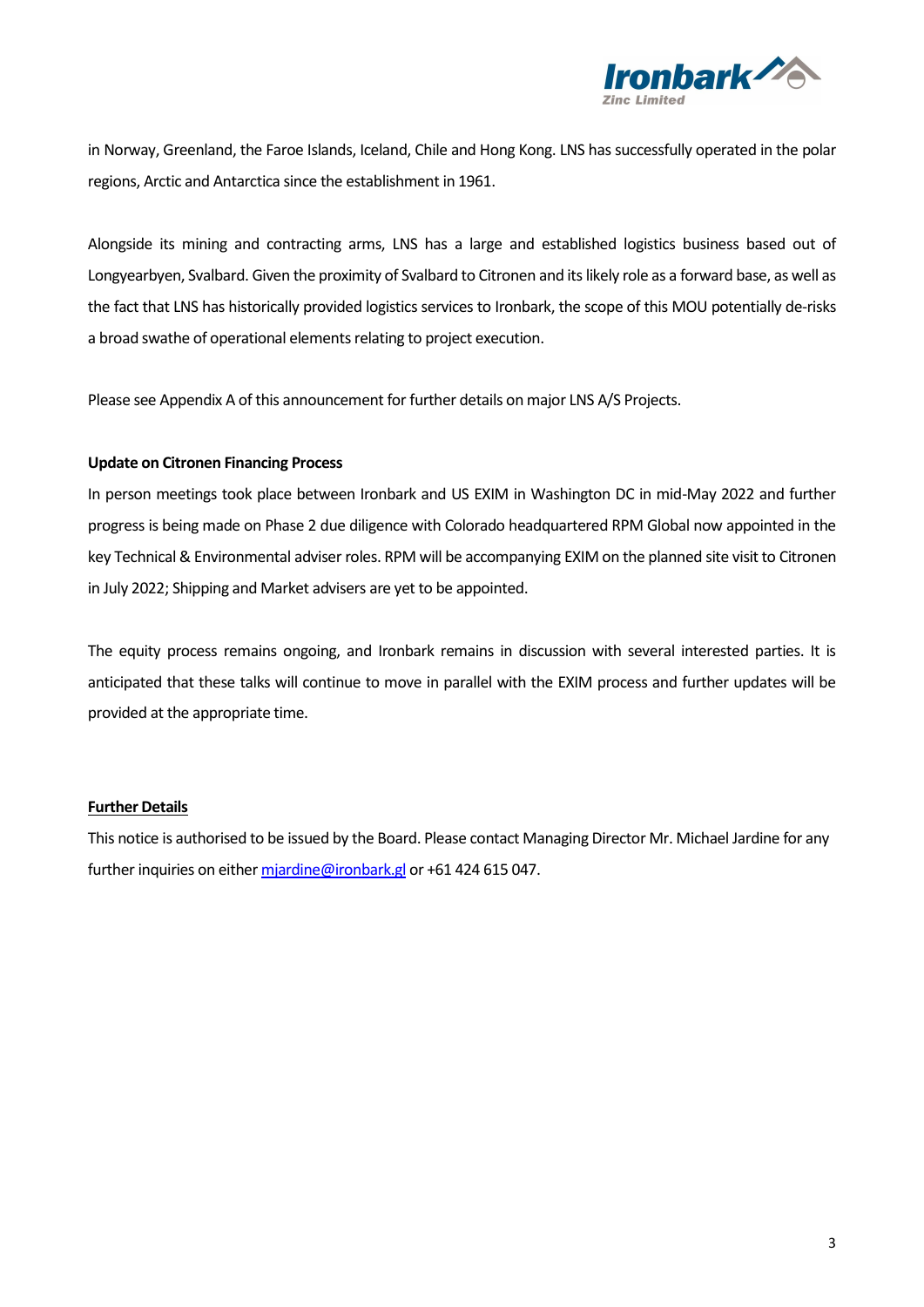

# **APPENDIX A – MAJOR LNS A/S PROJECTS**

#### SILA Narvik

- Client: LKAB
- Construction period: 2006-2009
- Contract model: EPC

LKAB hired LNS to build the SILA-project in Narvik, Northern Norway. A unique project combining underground silos and tunnels. A total of twelve silos, 38 meters across and 60 meters deep, were excavated. In addition, the contract also included a 6500 m<sup>2</sup> loading hall, concrete and steel buildings and 2.8 km of tunnels. A total of 850 thousand m<sup>3</sup> of volume of rock was blasted and excavated.

## Røssåga Power Station

- Client: Statkraft Energi AS
- Construction period: 2013-2016
- Contract model: Unit Price Contract

In connection with this development, LNS commissioned a tunnel boring machine (TBM), something which had not been done in Norway for 22 years. The material from the TBM was transported on conveyor belts, which was a brand-new method in Norway at the time. LNS excavated a new power station, as well as three tunnels of a combined length of 19.5 km. LNS drilled 7.5 km of the tunnel to its full dimensions using TBM, acquiring unique expertise in the use of tunnel boring machines. The TBM was 7.23 m in diameter and was an open-shield machine.

The project was completed in 2016 and was an extension of the existing facility from the 1950s and 1960s. On completion of the plant, the total annual power production from Nedre Røssåga increased by approximately 200 GWh, from 1900 to 2150 GWh. This increase in power production corresponds to the annual consumption of 20,000 households.

## Rana Gruber Mine – Open Pit

- Client: Rana Gruber AS
- Construction period: 2018-2024
- Contract model: Main Contractor

The operation consists of three open-pit mines with different ore qualities requiring blending for delivery to the mineral processing plant. Kvannevann Øst is the main mine, and there are operations at two satellite mines located further west on Ørtfjellet. In 2018, the open-pit mine switched to a new pattern of operations, with a new and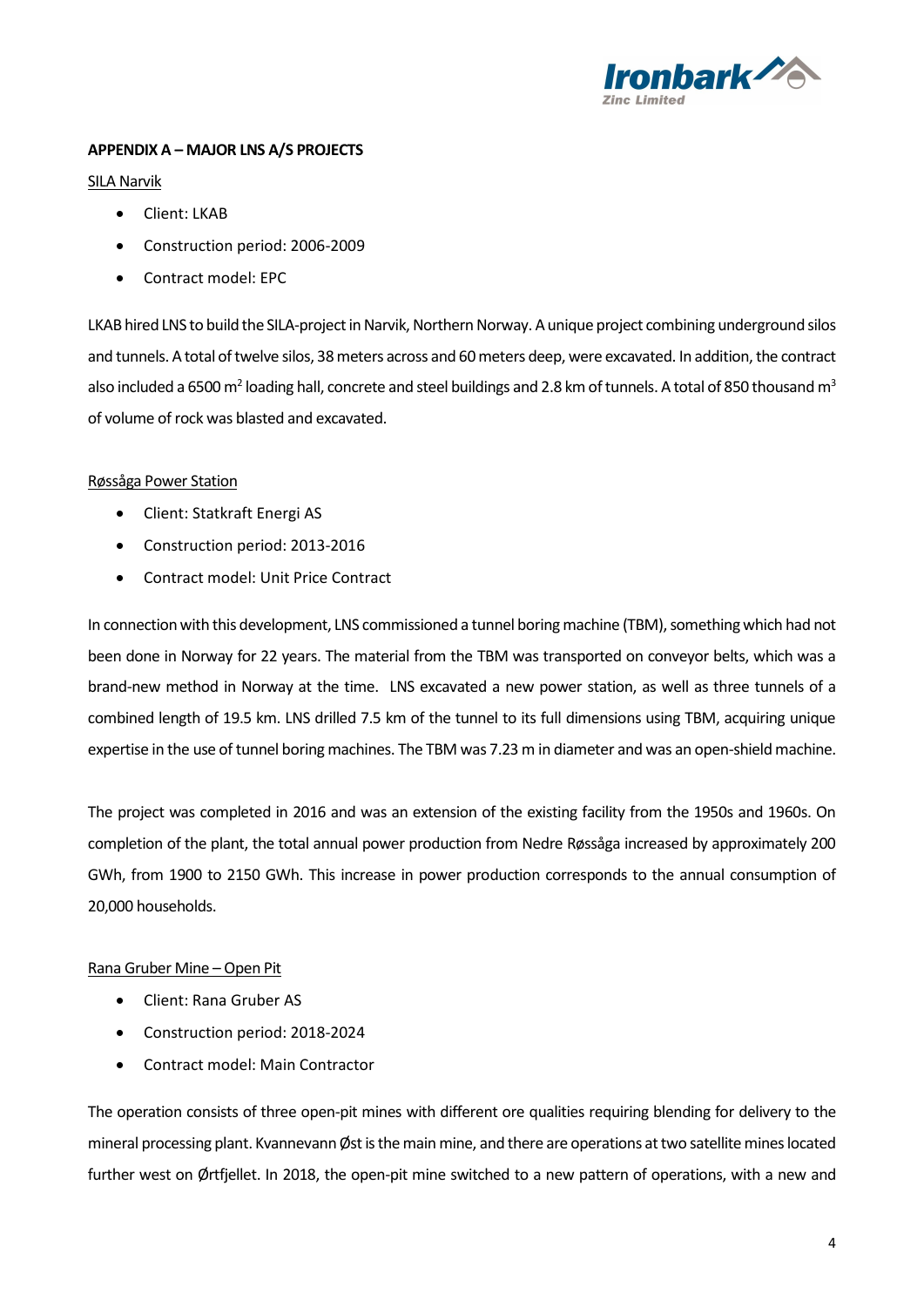

larger fleet of machinery. This included four 100-tonne tipper trucks, two 100-tonne main loaders and several smaller articulated dumper trucks, cleaning machines, drilling rigs and various road maintenance equipment.

#### Rana Gruber Mine – Underground

- Client: Rana Gruber AS
- Construction period: 2007-current
- Contract model: Main Contractor

LNS has since 2007 developed six new underground levels, plus access tunnels, for Rana Gruber's iron ore production drilling. Approximately 8000 meters are developed per level. The transportation drive is drilled 20 meters from the iron ore. Every 22nd meter, a production tunnel is driven into the iron ore. Each tunnel is 32  $m<sup>2</sup>$ and up to 160 meters long.

## Svea Tunnel

- Client: Store Norske
- Contract model: EPC

LNS developed a new entry tunnel for the Svea North coal mine at 78 degrees N, Spitsbergen. This was a challenging task because of the geology (proximity to coal) and permafrost ground conditions. However, a new world record in tunnel drilling was set by LNS during this project, with 150.1m bored in one week. The average over all was 103 m/week and a total of 6500 meters of tunnel was excavated (cross section of 38.5 m<sup>2</sup>).

## Tana Quartzite Quarry

- Client: Elkem Tana AS
- Construction period: 2001-current
- Contract model: Mining Contractor Unit price

One of the world's largest quartzite quarries is located in Austertana, Norway. LNS has a contract with Elkem Tana AS to excavate quartzite for the ferrosilicon industry around the world. The open-pit and surface mine in Austertana is one of several northern Norwegian mines where LNS is the operating contractor.

The project involves drilling, blasting and transporting 1.2 million tonnes of quartzite per year. In addition, 200–250 thousand tonnes of waste rock material is transported from sea level to the final destination 220 m above sea level. The mine is located at an altitude of about 350 m, which counts as high mountain terrain at this latitude. The quartzite is transported from the quarry to the crushing plant 40 m above sea level. The transport route, which is characterised by machine suppliers as the "world's toughest", has a gradient of up to 1:7 placing significant demands on the LNS crew and equipment.